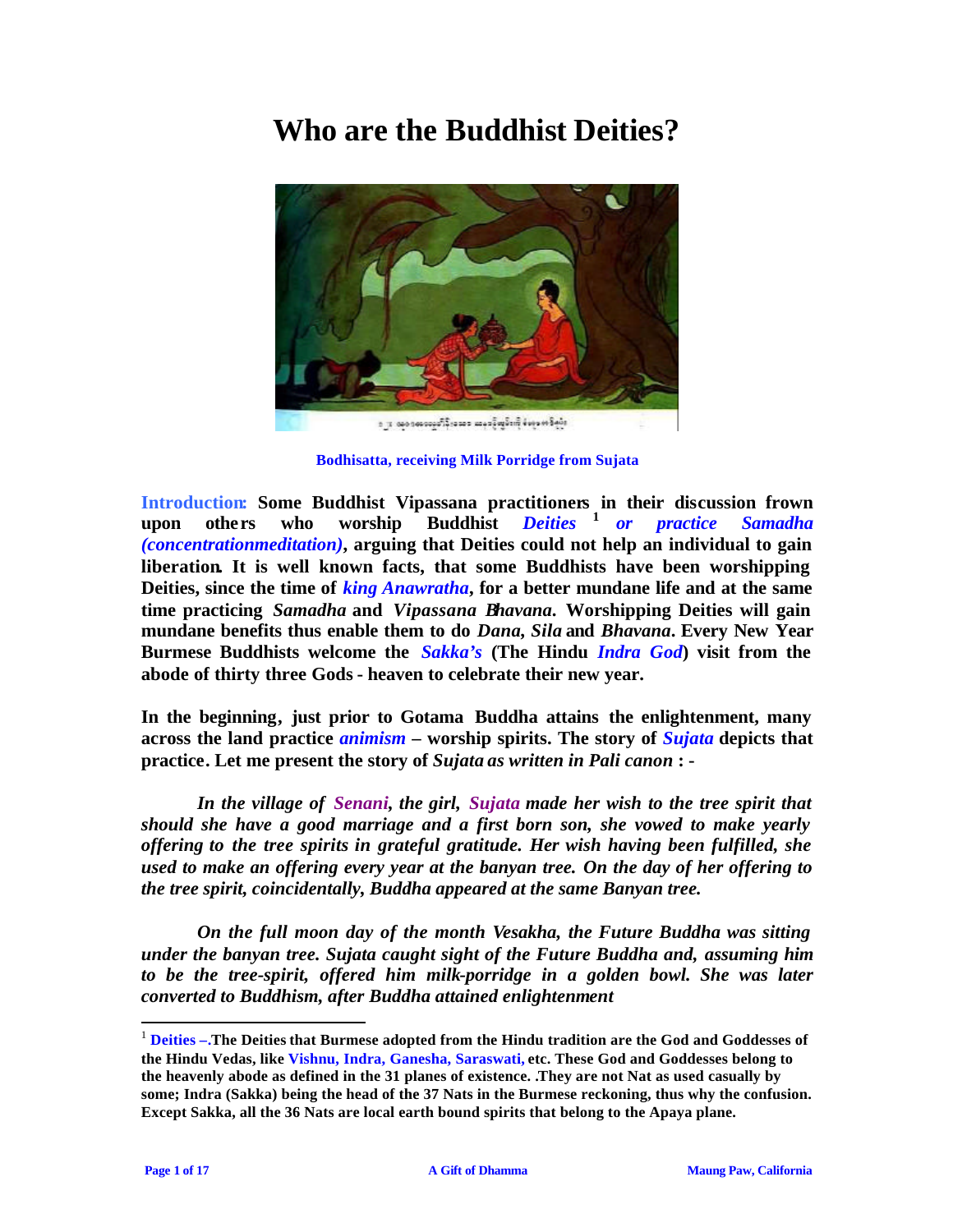#### **The Hindu Influence in Burma**

**Buddha himself was once a Hindu and Gotama Buddha founded Buddhism. Before the King Anawratha, Burmese were influenced by the** *Ari Monks* **who came from India carried with them the Hindu tradition of worship. When the great king**  *Anawrahta* **of Pagan united the whole of Burma into a single kingdom in the eleventh century and made** *Theravada Buddhism* **the national religion, there were already in existence numerous primitive religious cults. The re were the worship of**  *Nat 2* **spirits, astrology, and alchemy. There were also debased and distorted native cults of magic and sorcery.**

**The astrology which had its origin in Hindu astrology was practiced then. Thus many worship some of the Hindu Deities God in the Hindu tradition.** 

**At first the** *Nats* **were impersonal and local, like the** *Nats* **of the banyan tree, and the lake outside the village, and the guardian** *Nat* **of the village. Later on, thirty-six personal and national** *Nats* **came into being who were distinct personages with their own life histories and who were worshipped all over the country. The most important of the thirty-six were the Lord of the Great Mountain and his sister Lady Golden-Face, whose abode was on Mount Popa,** *Popa Mae Daw***.**

**When** *Anawrahta* **made Theravada Buddhism the national re ligion of the country all the images of the Hindu gods were seized and placed in a Vishnu temple, (***NatHlaung Kyaung***) which was renamed the** *'Prison of the Gods'***.** 

**The followers of the cult of alchemy modified their conception of an eternal youth to seek immortal youthful body for thousands of years in order to live until the coming of the next Buddha so that they could listen to his preaching. The followers of the cult of astrology conceived their ritual and ceremony, to the ceremony of the Nine Gods, to replace the gods of the nine planets to Buddha and his eight disciples. (***Pha Yar Ko Zu***) In facts, all the nine Gods were Hindu in origin, including Buddha.**

**To the** *Nat* **worship, the Anawrahta finally decided to bring them over into Buddhism. The figures of the Thirty-six Lords were taken from their shrines and placed in the king's great pagoda in an attitude of worship; he declared that the number was now thirty-seven, because Sakka , the king of the gods and guardian of Buddhism, was at the head of the pantheon. The cult of Thirty-six Lords, therefore, became the cult of the Thirty-seven Lords, and Anawratha replaced some of the earlier lords with the** *Nat* **spirits of some of his dead heroes<sup>3</sup> .**

**The Burmese who practice** *astrology, alchemy***, or** *Nat* **worship do so for safety and success in their mundane life, and some Burmese will also observe the Buddhist** 

 $\overline{a}$ 

**<sup>2</sup> Nats – Myanmar used this term to define both the celestial and terrestrial spirits.** 

<sup>&</sup>lt;sup>3</sup> Dead Heroes – the thirty six spirits that were substituted by king Anawratha were the dead heroes **in the history book of Burma. All of them were local spirits who had met with violent death.**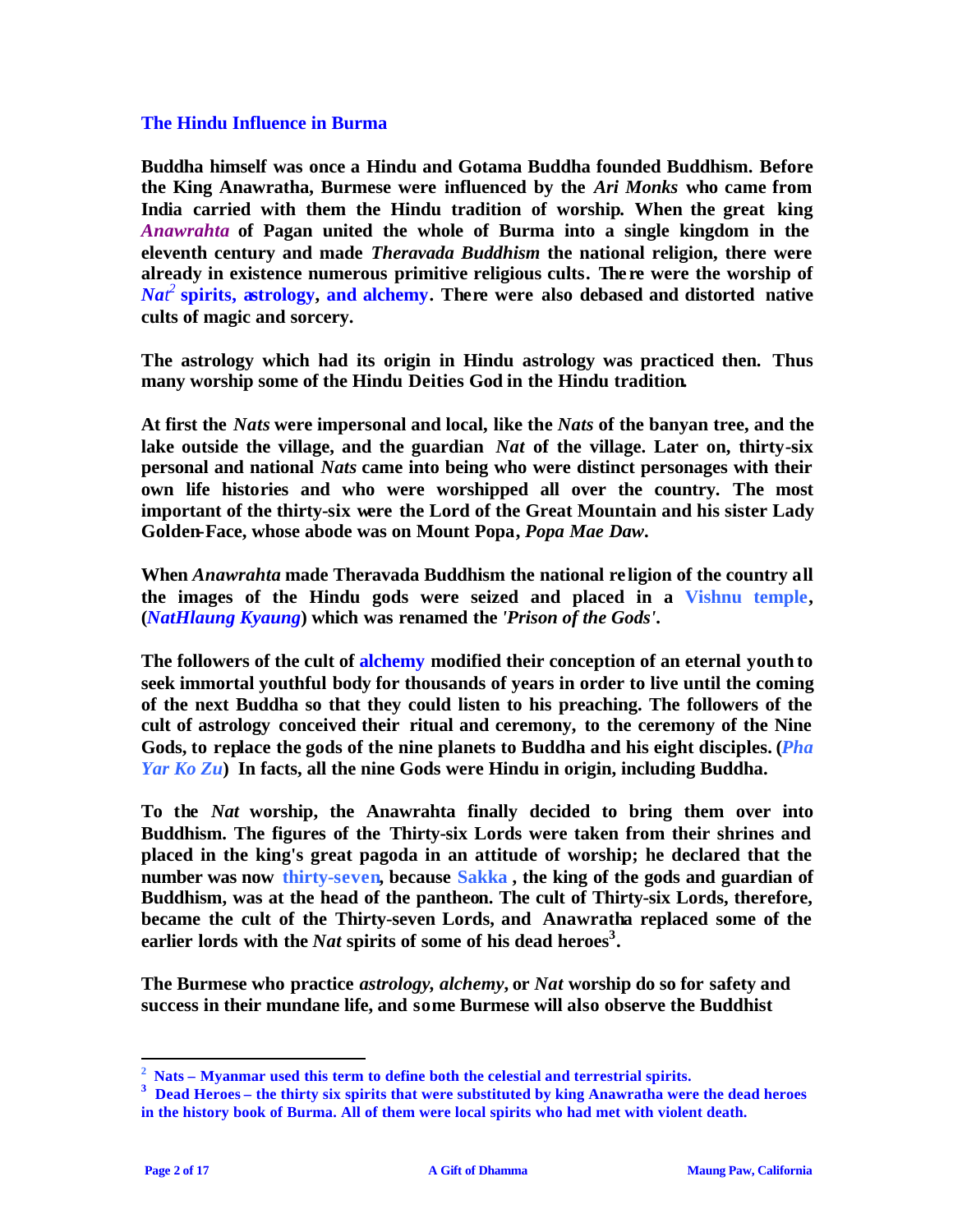**religious ritual days and perform deeds of merit in preparation for the countless existences that they must undergo in the cycles of rebirth.**

**The final Burmese Buddhism then includes many Buddha's disciples and Hindu Gods and the most prominent deities among them are –** *Sakka* **(Thagyar Min, the Guardian of Buddha sasana),** *Tipitaka Mae Daw* **(The guardian of Buddhist Tipitaka).** 

#### **1.0 Buddha Disciples - Prominent Buddhist Arahats**

**Unlike Mahayana Sect, Theravada Sect. adopted by the Burmese Buddhist encourages Buddhist to worship only** *the image of Gotama Buddha***,. However, since the introduction of Theravada Buddhism by** *Shin Arahan Thera* **to the King Anawratha, Burmese across the land worship images of Buddha and some Buddha disciples and some Deities. Buddha image is worshipped for attainment of awakening and Buddha disciples and Hindu Deities for their mundane life.** 

**We have two of the most prominent Buddhist arahants, that we will find on some private altars are –** *Shin Thiwali Maha Thera* **and** *Shin Upagutta Thera***. Shin Thiwali (***Sivali***) is worshipped to bring wealth in abundance and Shin** *Upagote* **for protection by his enormous magical power, as the conqueror of the great Naga – Dragon.**



# **Maha Sivali Thera (Shin Thi Wa Li Thera)**

*Maha Sivali* **(***Shin Ti Wa Li Thera***) to many households in Myanmar is fairly popular because he was the foremost in receiving the most requisites among the Buddha disciples. In most of the house hold shrines, they have a tiny statue of** *Shin*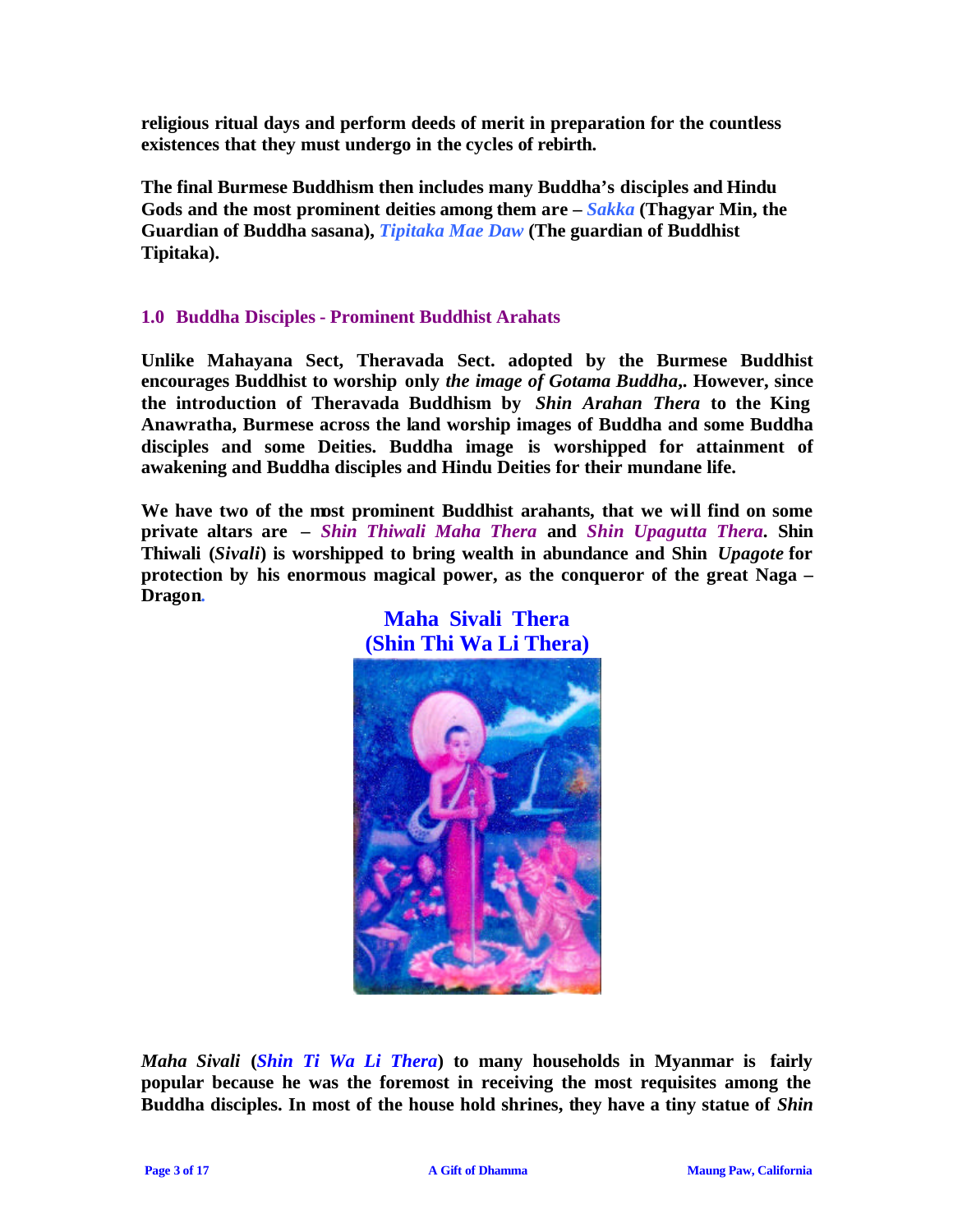*Ti Wa Li* **so family will get enriched with all the necessary requisites in a household. Parents used to tell their children to revere this statue so you will always be blessed with all the household requisites –** *wealth and riches***..**

**Even Buddha must make sure that** *Maha Sivali* **accompanied the group of monks when journeying through the uninhabited forest, because even the Devas will be happy to provide the Thera with all the requisites. Many Bhikkhu's will relied on him for necessary requisites when they journey through uninhabited terrains. His statue (image) is seldom seen in public places but** *we will see them in most of shrines in households as a symbol of abundance of food and prosperity***.** 

*Sivali Thera* **made his aspiration some 100,000 world cycle ago before the Buddha Padumuttara and again before the Buddha Vipassi, to be the foremost in receiving the most requisites. He had made great merits to realize his aspiration as predicted by Buddha Padumuttara. He attained the Arahantship at the age of seven as Samanera (***Tha Ma Ne Ko Yin Ba Wa***).**

**Many Burmese believe that he is still living, that he can be invoked to come by a prayer of special mantra and that his mere invisible presence will bring them prosperity and good fortune. Therefore, a tiny image of him, carrying a staff in one hand and a fan in the other, as if ready for travel, is kept for worship in many Burmese households.**

# **Moggaliputta Tissa Maha Thera**

**Shin Upagote**



**Along with ShinThiwali, Shin Upagote are the most highly revered Arahants after the Great Lord Buddha, Gotama. In private shrines throughout Burma we will see the ir images of both arahants:.**

? **Shinthiwali – provides wealth and Riches in Abundance, and**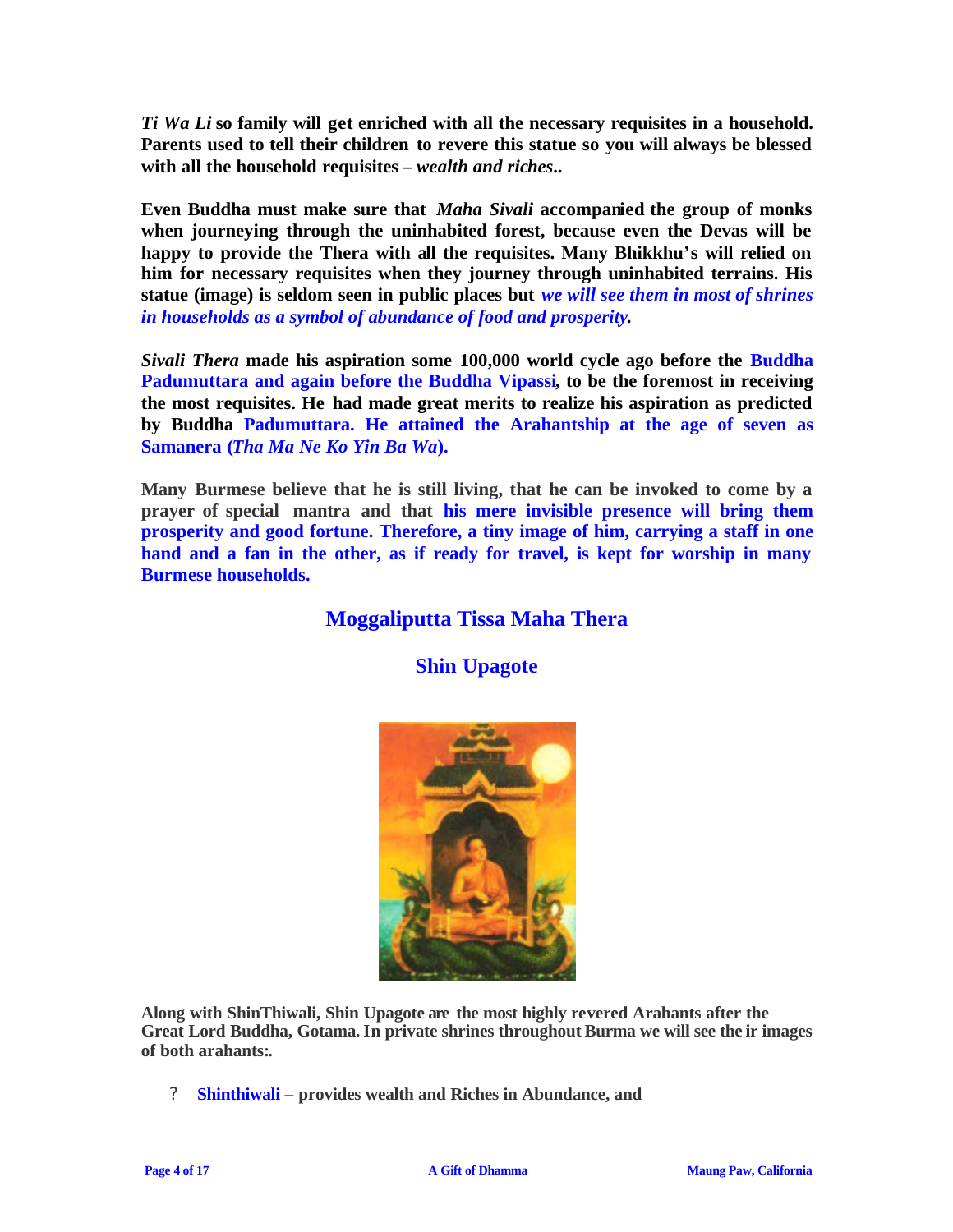? **Shin Upagote – provides great magical power of protection against all evils.**

**We seldom see the images of these Theras at public Stupas built across the Golden land in Burma; however, in private shrines in most Buddhist residences we will see the images of the two Theras placed side by side with the Image of the Buddha Gotama.** *Shin Thiwali* **to bring good fortune; and** *Shin Upagote* **to ward off evil and provide protection from evil's attack.**

**Paying reverence homage to the two Arahants – Shin Thiwali and Shin Upagote is one of the many traditions that still prevails in Myanmar to this day.**

#### **2.0 The Buddhist Deities**

**Before Buddhism, animism and ancestor worship were the native religions. Burmese believe that it is a natural phenomenonthat some people were possessed by Deities and some by the spirits of ancestors. Spirits possession is a natural phenomena that occurs every where across the land. So many considered Deities and spirits deserve veneration and that they should be worshipped and receive offerings.** 

**Early in the History, when Hindu merchants arrived for trade they brought with them their Hindu Brahmanism and some of their Deities - Gods and Goddesses like**  *Vishnu, Brahma, Shiva, Indra, Ganesha, Saraswati***, etc. they became Deities of popular worship among the natives. When Theravada Buddhism was introduced to Bagan by the great** *Shin Arahan Maha Thera***, King Anawrahta (A.D. 1044-77) promoted the new religion and soon spreads to the four corners of his kingdom. The old religion was able to get adjusted with Theravada Buddhism. So to this day, Hindu Deities are still worship in Burma. With** *Sakka* **(Indra) Thagyamin at the head of the thirty Seven Nats; and thus Nats worship still remains to this day.** 

**Thus, Buddhists across the land worship the Buddha, as well as Burmanized Hindu Deities, and local Nats without differentiation. Most Burmese said that to worship Buddha is for one's liberation now and hereafter; and to worship Deities is for the benefit of their mundane life.** 

**Astrology to the Burmese meant not only the methods of tracing the courses of the planets and their influence on mortals, but also the ritual by which the planets were**  appeased  $(Yataya)^4$  and made to withdraw their baneful influence. In other word, it **involved a worship of the planets. As Burmese astrology had its origins in Hindu astrology, so the worship of the planets involved worship of at least some of the Hindu Deities. In Pagan there are remains of** *Vishnu* **and** *Ganeshe* **temple style pagodas. There are a number of gods and goddesses from the Hindu tradition who appear in the Buddhist context. The** *Brahma, Indra* **and** *Sarawasti* **are the three prominent Deities that Burmese worship to this day.** 

# **2.1 The Brahma**

 $\overline{a}$ 

<sup>4</sup> **Yataya – to apply appeasement to the Gods to ward off bad omens and bad kamma.**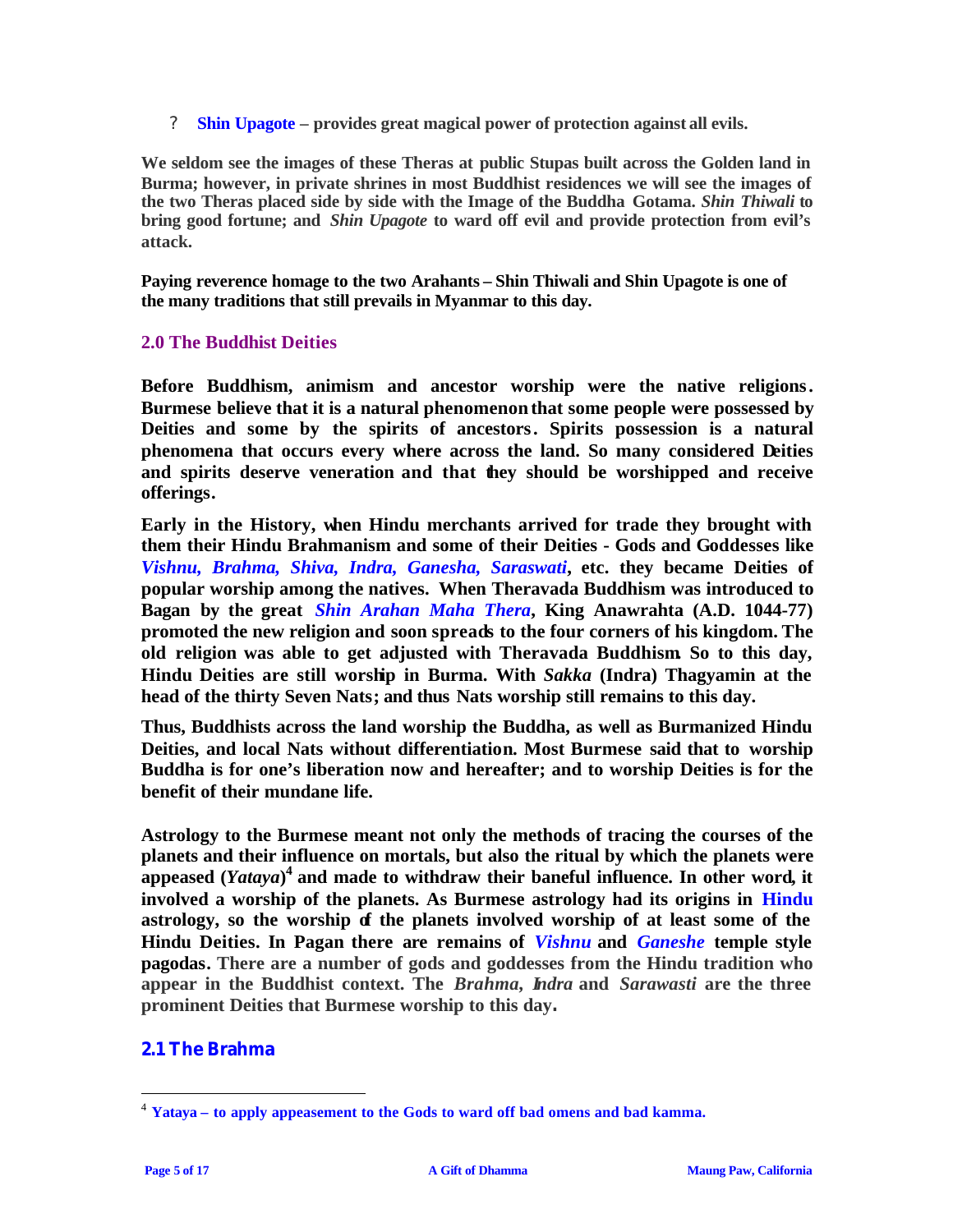

**The Brahma statue located at Erawan at the center of the city of Bangkok shows that Brahma is highly regarded and revered in many Theravada countries.**

**Lord Brahma symbolizes the aspect of the Supreme Reality that brings forth the creation. For this very reason, Hindus call Lord Brahma the** *Creator of the universe***. He is the first member of the Hindu Trinity that also includes** *Lord Vishnu* **and** *Lord Shiva***. His divine consort is** *Saraswati, the Goddess of learning and knowledge***. Goddess Saraswati provides Lord Brahma with knowledge that is necessary for the process of creation.** 

**Brahma is usually conceived of by Hindus as a bearded, four-faced, four-armed deity. In popular images, He carries a rosary in the upper right hand, a book in the upper left hand, a kamandalu (water pot) in the lower left hand, and bestows grace with His lower right hand. The four faces represent the sacred knowledge of the four Vedas (Rig, Yajur, Sama, and Atharva), and this is the most prominent feature of any image of Brahma. The four faces, therefore, symbolize that Brahma is the source of all knowledge necessary for the creation of the universe. The four arms represent the four directions and thus represent the omnipresence and omnipotence of Lord Brahma.**

**The four hands represent the four aspects of human personality: mind (back right hand), intellect (back left hand), ego (front right hand), and the empirical self or conditioned consciousness (front left hand). The rosary symbolizes the time cycle through which the world moves from creation to sustenance, from sustenance to dissolution, and from dissolution to new creation. The rosary also symbolizes the materials used in the process of creation. Its position in the back right hand suggests the intelligent use of these materials in the process of creation.**

**A book in the back hand (symbolizing the intellect) illustrates that right knowledge is important for any kind of creative work. A water pot (kamandalu) in the front left hand symbolizes the cosmic energy by which Brahma brings the universe into**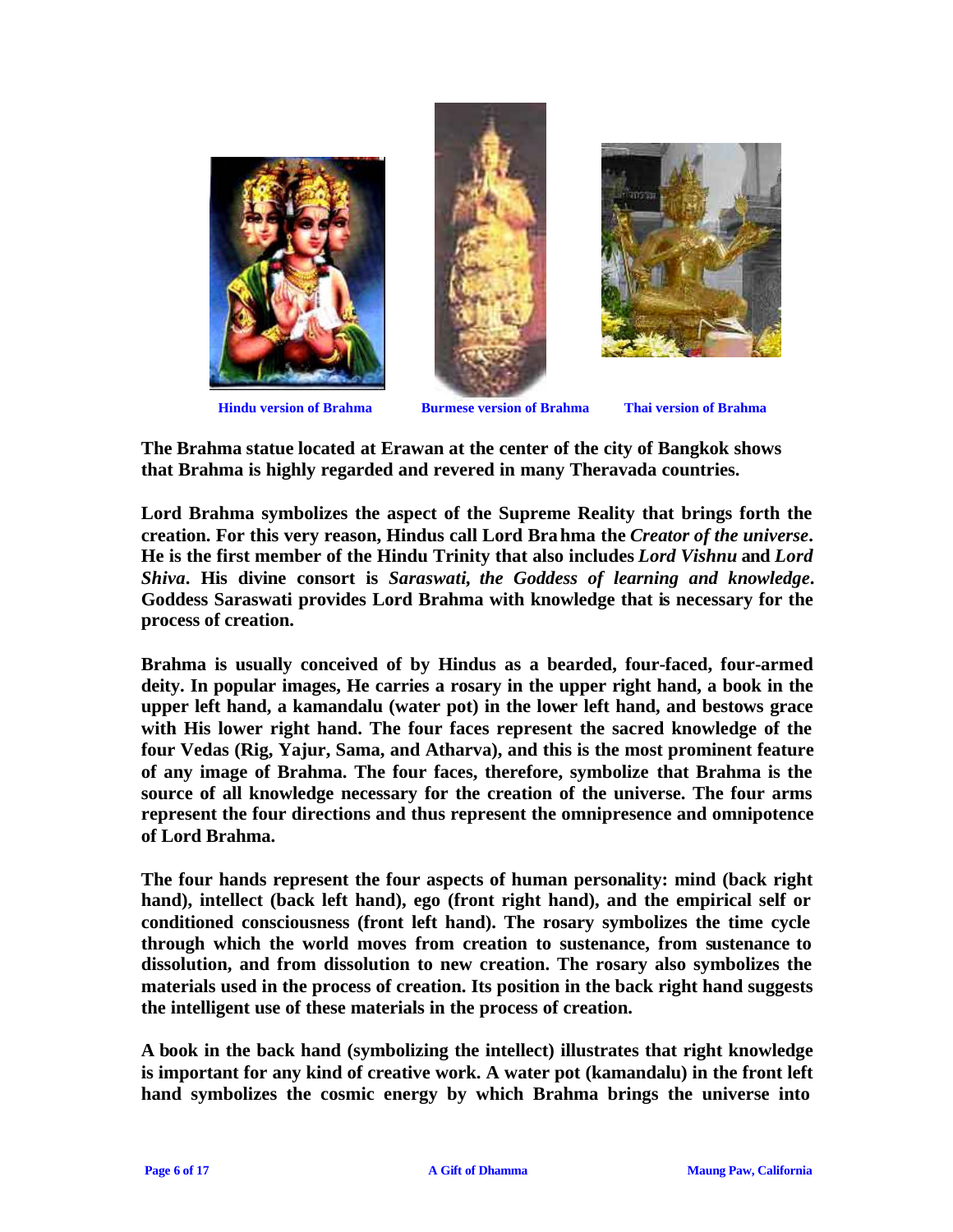**existence. The hand symbolizing ego (the front right hand) is shown in the pose of bestowing grace. This conveys the idea that the Lord bestows grace and protects all sincere devotees.**

**The color gold symbolizes activity and thus the golden face of Brahma indicates that the Lord is active when involved in the process of creation. The white beard denotes wisdom and the long beard conveys the idea that creation is an eternal process. The crown on the head of the Lord implies that the Lord has supreme power and authority over the process of creation.**

**The lotus symbolizes the Supreme Reality, the essence of all things and beings in the universe. Brahma sitting or standing on a lotus indicates that He represents the creative power of the Supreme Reality. The color white symbolizes purity. Thus Brahma wearing clothes that are off-white, represents the dual nature of creation, that is purity and impurity, happiness and unhappiness, vice and virtue, knowledge and ignorance, and so on.**

**In Hindu mythology, a swan is said to possess a unique discriminating faculty, which enables it to distinguish pure milk from a mixture of milk and water. The swan is therefore used to symbolize the power of discrimination. Brahma uses the swan as a vehicle. This is intended to convey the idea that although creation is pluralistic in nature, there is only one Supreme Reality that the entire universe emanates from. This knowledge can be acquired by an individual by training his mind and Intellect to acquire the power of right discrimination.**

**As creation is the work of the mind and the intellect, Lord Brahma symbolizes the Universal Mind. From the standpoint of an individual, Brahma symbolizes one's own mind and intellect. Since an individual is naturally gifted with the mind and intellect, he or she may be said to have already realized Brahma. For this reason the worship of Brahma is not very popular among all Hindus.** *He is, however, worshipped by seekers of knowledge, such as students, teachers, scholars and scientists.*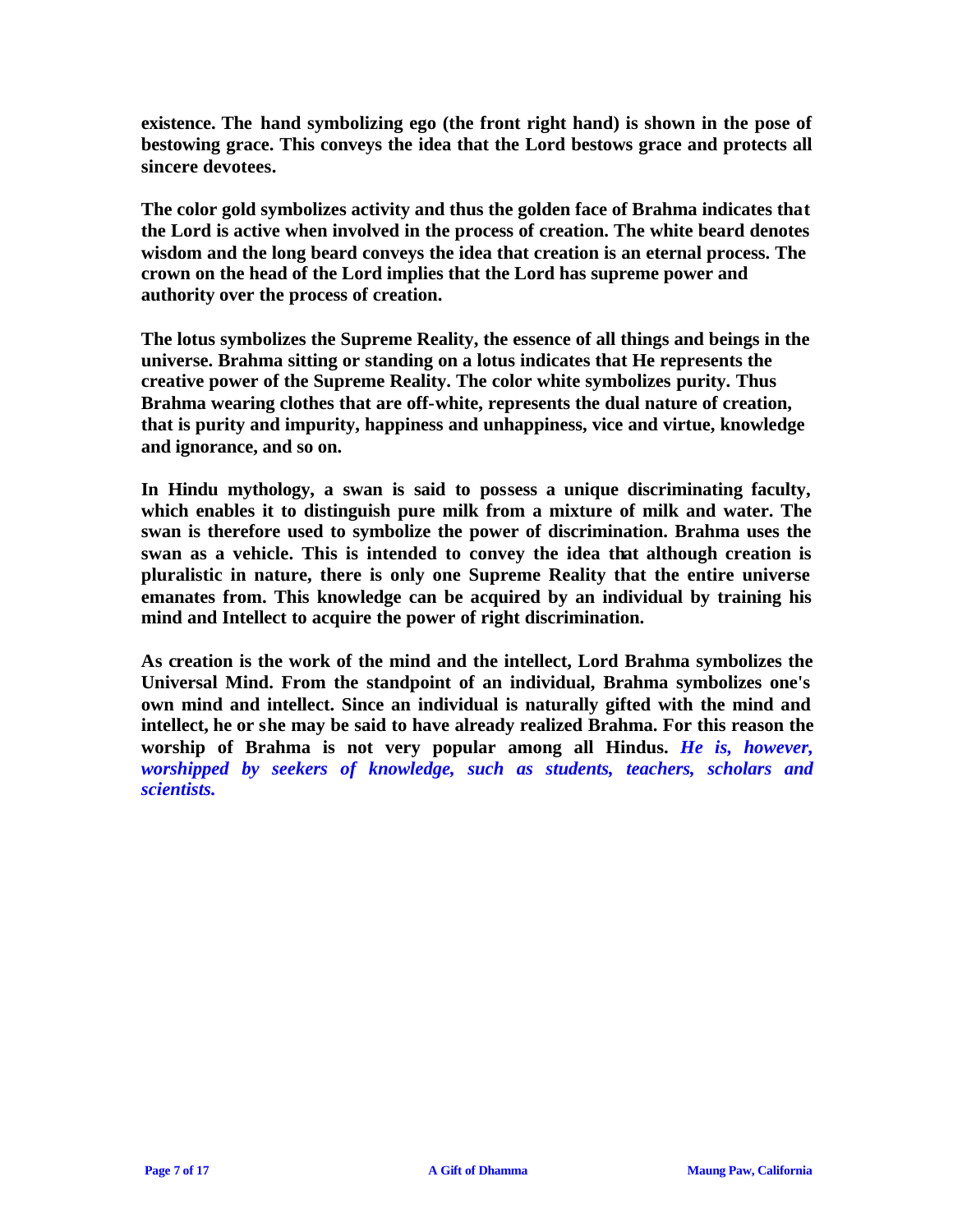#### **2.2 - Sakka – Tha Gyar Min**





**Hindu version of Sakka Burmese Version of Sakka** 

# Sakka - Thagyamin

**In Dhammapada,** *Sakka* **is every where; he is present whenever and wherever he is needed to help out the Buddha. He is the protector of Buddha sasana and thus, in the Buddhist context, he is very prominent to the Burmese Buddhist. Every new year, he will come down to pay a visit to the human world. Every mid April, there is the Feast of the New Year. The astrologers have published broadsheets in which the details of the New Year forecasts are given. This is the time, when the King of the Gods, (Sakka) Thagyamin, comes down to the earth for his annual visit.** 

**Thagyamin, brings with him two big volumes, one bound in dog-skin, the other in gold, and he records in the dog-skin book the names of those who have committed misdeeds during the course of the year, and in the gold book the names of those who have performed acts of merit.** 

**On the front porch of every house there stand the** *New Year pots* **filled with special flowers and special leaves (***Tha Pye Pan***) to welcome Sakka. At the exact time of his arrival the head of the household lifts up the pots towards the sky as a gesture of homage, and at the exact time of his departure the head of the household pours out slowly the water from the pots on to the ground with a prayer for good fortune, good rainfall and good harvest for the coming year. As both the husband and the wife are joint heads of the family these ceremonies are performed either by the husband or the wife or by both, and are performed simply and quietly.**

**Among the few Hindu Gods, Vishnu, (Maha Peiktano Nat Min Gyi) was next and then Ganesha (Maha Peinne nat Min Gyi) are the most popularly worshipped as Burmese gods.**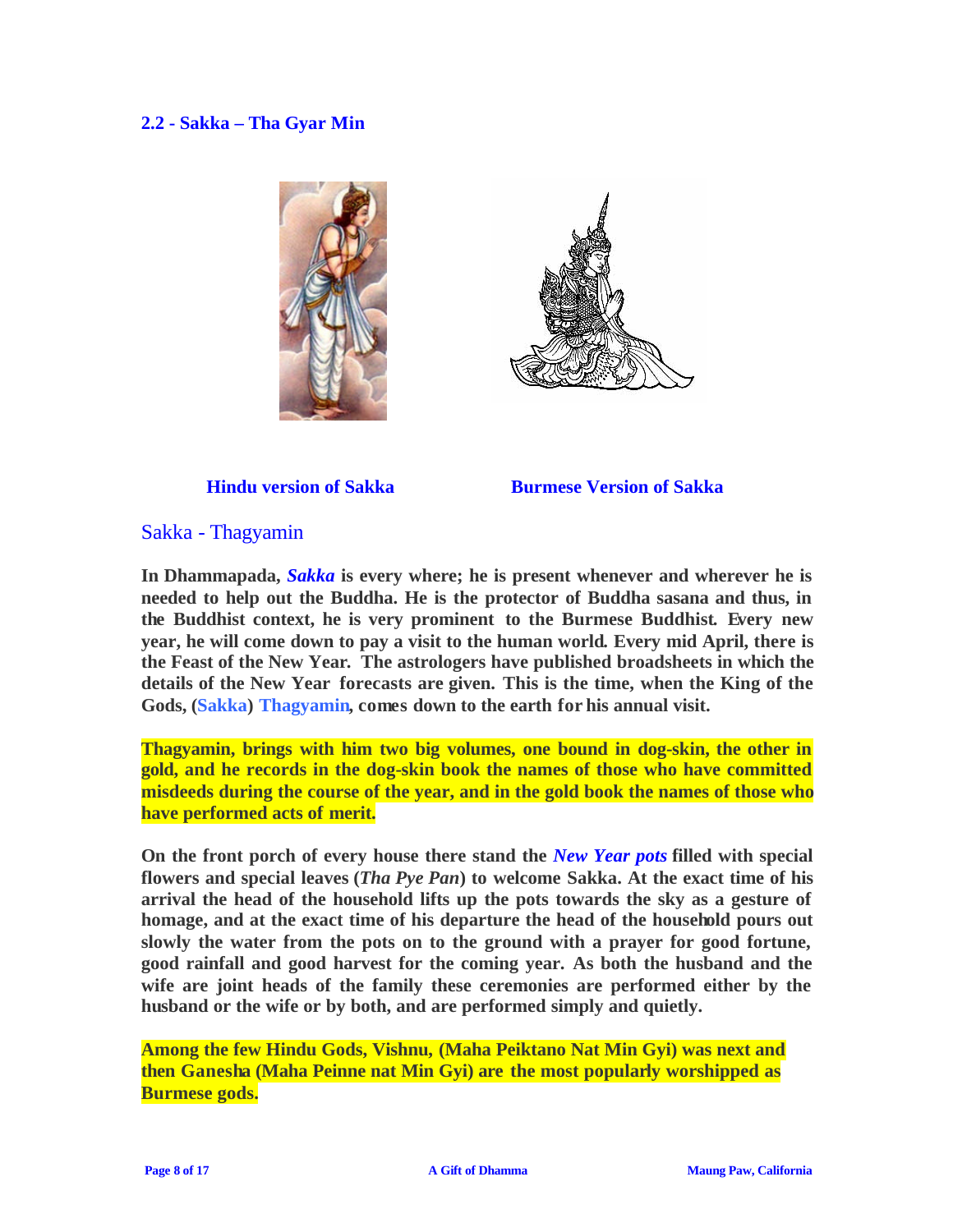**The Thagyamin, the King of the Gods, is none other than SakKa. In Hinduism he was Indra, the god of the thunder bolt, but he was adopted by Buddhism as its guardian-god under the name of** *Sakka***. When Prince Siddhatta, the future Buddha, after renouncing his family and his kingdom, cut off his hair to become an ascetic, Sakka received the hair in a golden bowl, and taking it to the abode of the gods. He built a pagoda over it,** *Sulamani Cedi***. According to Mahavamsa, the standard chronicle of Ceylon, he was charged by the Buddha to see to the establishment of Buddhism in Ceylon and to act as its special guardian there.** According to a **Burmese belief, when the Buddha was nearing his death he thought of ordaining that his religion should last 2,500 years, but Sakka begged him to increase the period to 5,000, promising to guard it with his thunderbolt during the second 2,500 years. Although this Burmese legend is not found either in the Pali Canon or the Commentaries, many Burmese still insist on referring to the present era of Buddhism as 'Thagya's Era of Buddhism '. (The 2,500th Anniversary of the Buddha's death occurred in 1956, according to Burmese reckoning.)**

သူရဿတိဂါထာ

မုနိန္မဝဒနမ္မေ၁ဇ ၈.၅သမ္ဘဝသုန္မရှိသရဏႆ ၀ါ .<br>ထိုထံဝါဏီ မယ့<sup>8</sup>8နယတံမနံ။ ။နေ့စဉ် ၇ ခေါက် ရုတ် ပီယုကောင်း၏။

သူရဿတီ ပီယဂါထာတမျိုး

ပိတ္ဆယသမ္တုဏ္က သမ္မသိဒ္ဓိသုခဝဟံ **ဇိ**ဝ္ဝွစ္ေမ န်သိမိတ္မွာ မံခါရေတ သူရသာတိ။ ။နေစဉ် ရွက် ပီယသိ၌ ကောင်း၏။

#### **2.4 Nat hlaung**

# **Kyaung (Vishnu Temple)**

**The only Hindu temple remaining in Bagan is**  *Vishnu Temple***. It was built by King Taungthugyi** 

**in 931; about a century before the southern school of Buddhism came to Bagan following the conquest of Thaton. The temple is dedicated to the Hindu god Vishnu and around the outside wall are figures of the "ten Avatars", Gautama Buddha was said to be the ninth. The central brick pillar supports the dome and crumbled sikhara and once had figures of Vishnu on each of the four sides.** 



# **2.5 Maha Bodhi Pagoda - Hindu Architecture**

**Modeled after Indian style temples, this pagoda is unique in Myanmar. It was built during the reign of** 

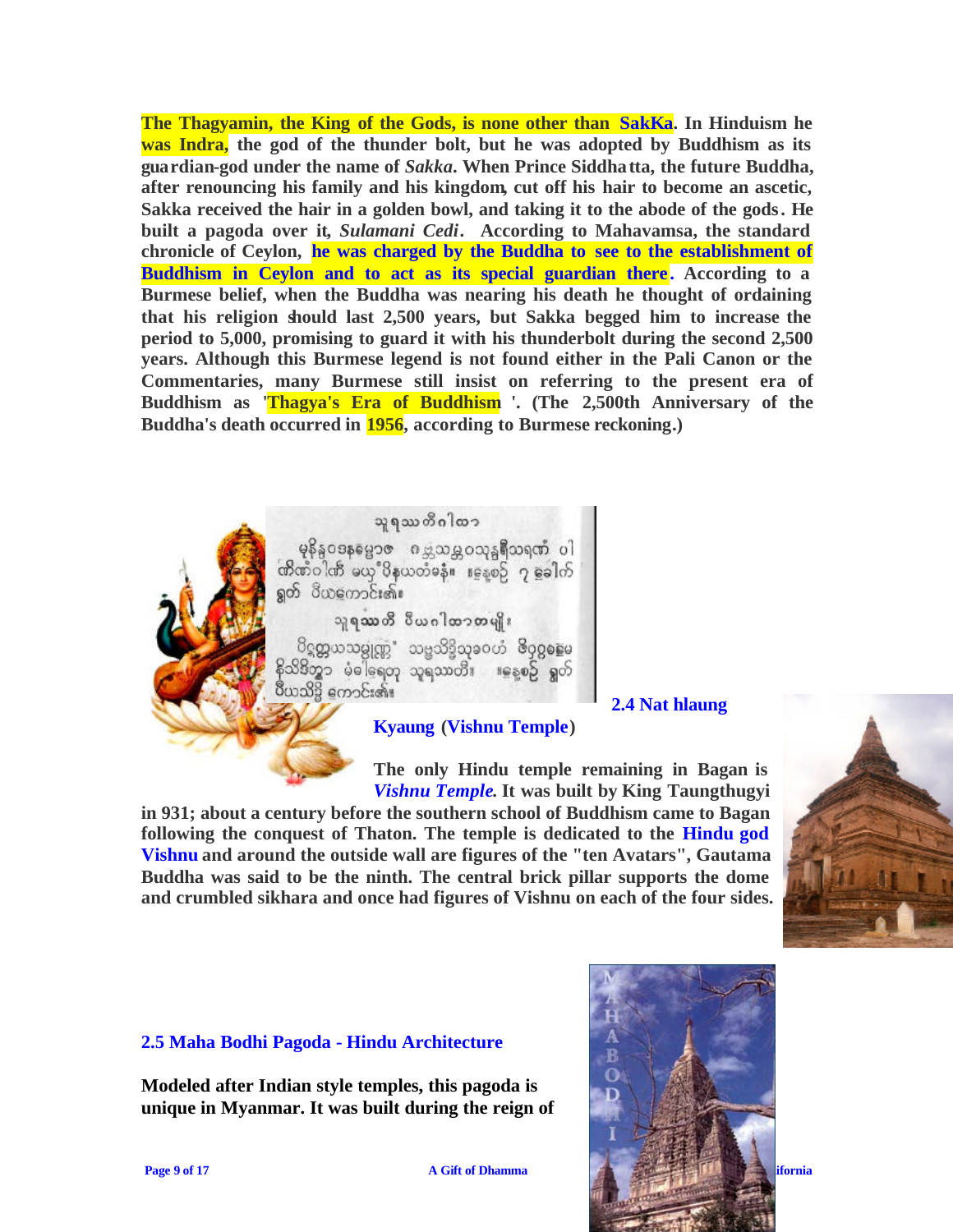**Nantaungmya (1211-1234). The pyramidal spire, covered in niches each enclosing a seated Buddha figure, rises from a square block**.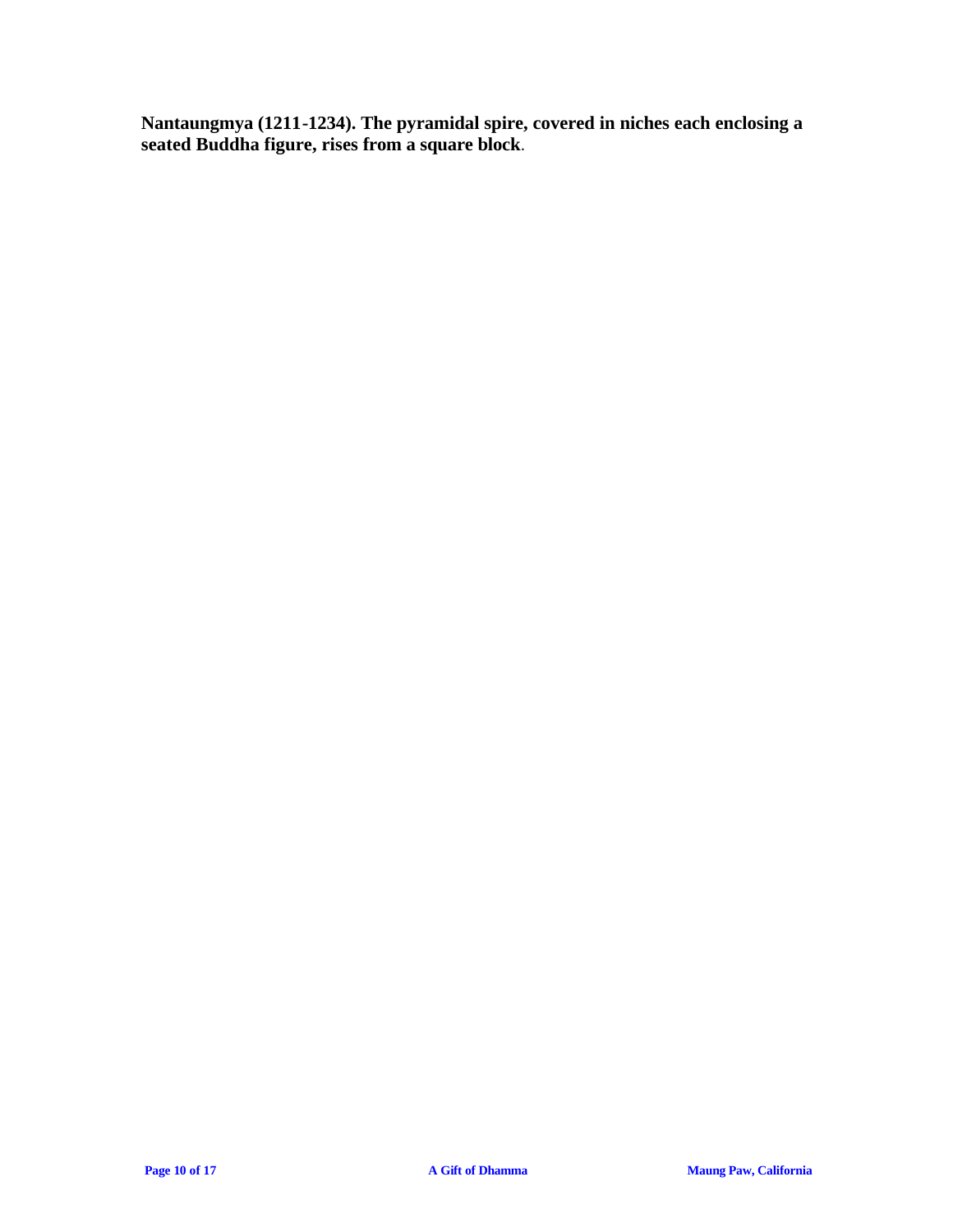#### **2.5 Shwesandaw Pogoda (Ganesha Pagoda)**





**Shwesandaw Pagoda (Ganesha)**

# **Shwe-san-daw Pagoda aka. Mahapeinne Pagoda - Ganesha Pagoda**

**It is a cylindrical stupa with five terraces: the first to be built by** *King Anawrahta* **after his conquest of Thaton in AD-1057. It is said that some sacred hairs of Gotama Buddha, which were obtained from the Mon city-state of Thaton, were enshrined. The pagoda is also known as the** *Mahapeinne* **or** *Ganesha Pagoda***.** 

#### **3.0 The Immortals**

**Alchemy also came to Burma from India but Burmese alchemy became a religious cult. The Burmese alchemists did not merely seek the power to transmute base metals into gold; he also had the noble aim of evolving an eternally youthful body, which would be an answer to the perpetual human lament that beauty and youth must pass.**

**The followers of the cult of alchemy modified their conception of an eternally youthful body to that of a body remaining youthful for thousands of years in order to conform to the Buddhist doctrine that nothing is permanent, and justified their search for the elixir of youth by saying that they wanted to live until the coming of the next Buddha so that they could listen to his preaching. The followers of the cult**  of astrology threw a veneer of Buddhism over their ritual and ceremony, as, for **example, in the case of the ceremony of the Nine Gods, where the gods of the nine planets gave way to Buddha and his eight disciples.**

## **3.1 The Nine Arahats (Phaya Ko Zu)**

**In the nine Gods ceremony, the master of the ceremony will place the Buddha image at the center and the images of eight of his Chief Disciples (all** *Arahats)* **at the cardinal points. (See also Burmese version Appendix – A)**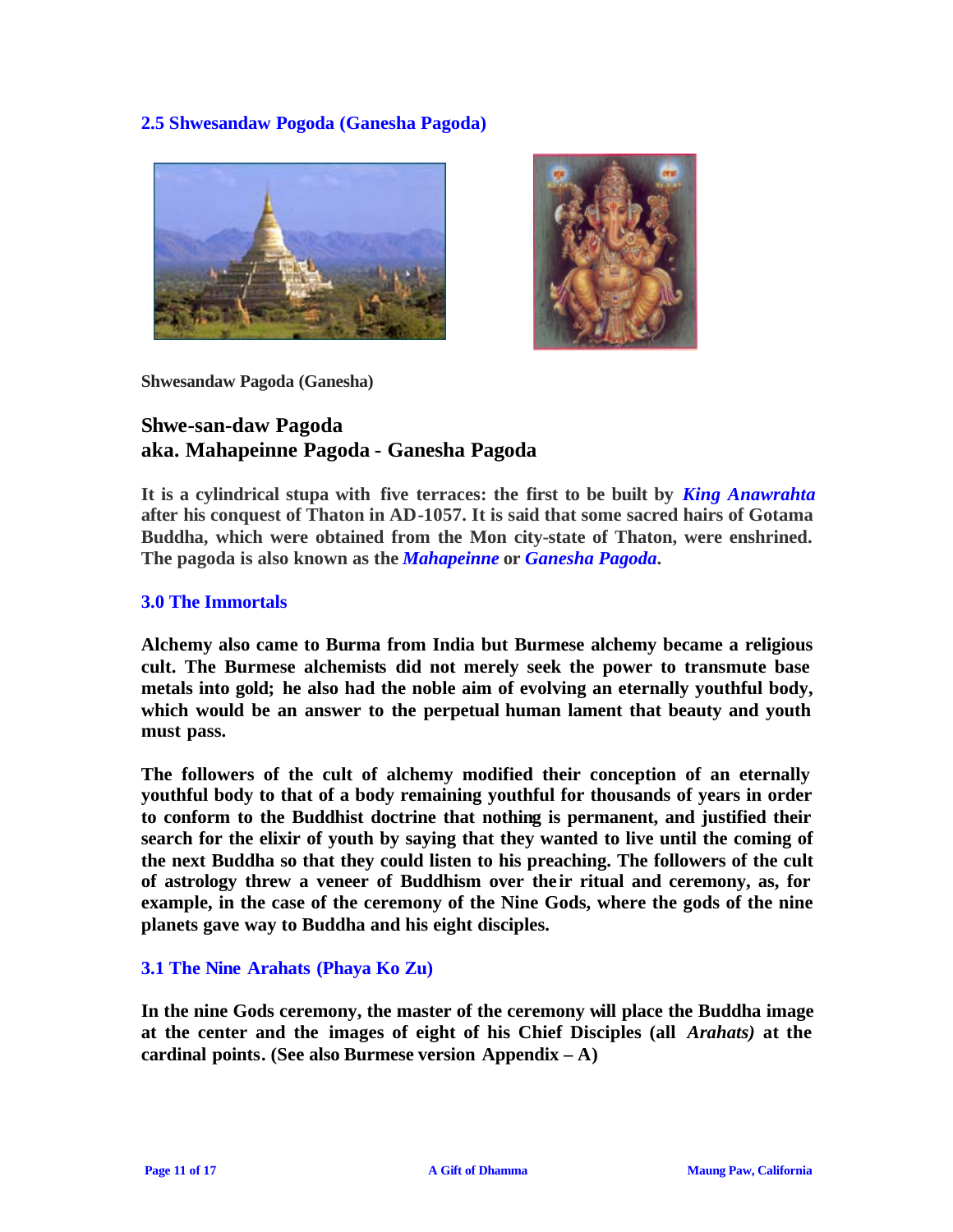| <b>North-east</b>           | <b>East</b>    | South-east             |
|-----------------------------|----------------|------------------------|
| <b>Rahula</b>               | <b>Kodanna</b> | <b>Revata</b>          |
| <b>North</b>                | <b>Centre</b>  | <b>South</b>           |
| Moggallana Buddha Sariputta |                |                        |
| North-west                  |                | <b>West</b> South-west |
| Gavampati Ananda            |                | <b>Upali</b>           |

**Of the eight** *Arahats,* **six are well known to all Buddhists, but two,** *Revata* **and**  *Gavampati***, are not so frequently mentioned in the Buddhist scriptures. Sariputta and Moggallana were the Chief and Vice-Chief Disciples of the Buddha.** 

**Sariputta was in his wisdom next only to the Buddha himself. Moggallana was famous for his supernatural powers, and using these powers he often visited the abode of the Gods and the various other worlds of the universe; he even subjugated the Great** *Naga* **of Mount Mayyu and once scolded Sakka, King of the Gods, and the Great God, Brahma Baka.**

**Kodanna was one of the eight Brahmin astrologers who were invited by the king, the Buddha's father, to prognosticate the future of his new-born son, and while the other seven foretold that the child would become either the Buddha or the emperor of the universe, Kodanna alone announced that the child would become the Buddha definitely. Confident in his own prophecy he renounced the world and, becoming a recluse in the forest, he awaited the appearance of the Buddha. He was one of the 'Five Recluses' to whom the Buddha preached the First Sermon, and who became, therefore, the first members of the Buddha's Order.** 

**Ananda was a cousin and the attendant of the Buddha. He was so busy attending on the Buddha that he had no time to meditate and become an** *Arahat* **during the Buddha's life time. He was well-loved by monks and laymen alike because of his humility and good-nature. When the Buddha lay dying, surrounded by** *Arahats* **and Gods, Ananda was human enough to cry like a child until the Buddha consoled him. Upali was the barber to the prince cousins of the Buddha, and when his masters renounced the world he also followed suit. He became the chief authority on the**  *Vinaya,* **or the rules of discipline of the Order. Rahula was the Buddha's only son and was received into the Order when he was still a child; after becoming an** *Arahat*  **he became one of the Chief Disciples on his own purity and merit.**

**Revata and Gavampati were also possessors of unusual supernatural powers. Revata once created, by his super natural powers, splendid monasteries for the Buddha and his monks while they were passing through a wilderness, and Gavampati once stopped the tide and thus saved some monks from drowning as they slept on a sand-bank. Revata was the youngest brother of Sariputta, and**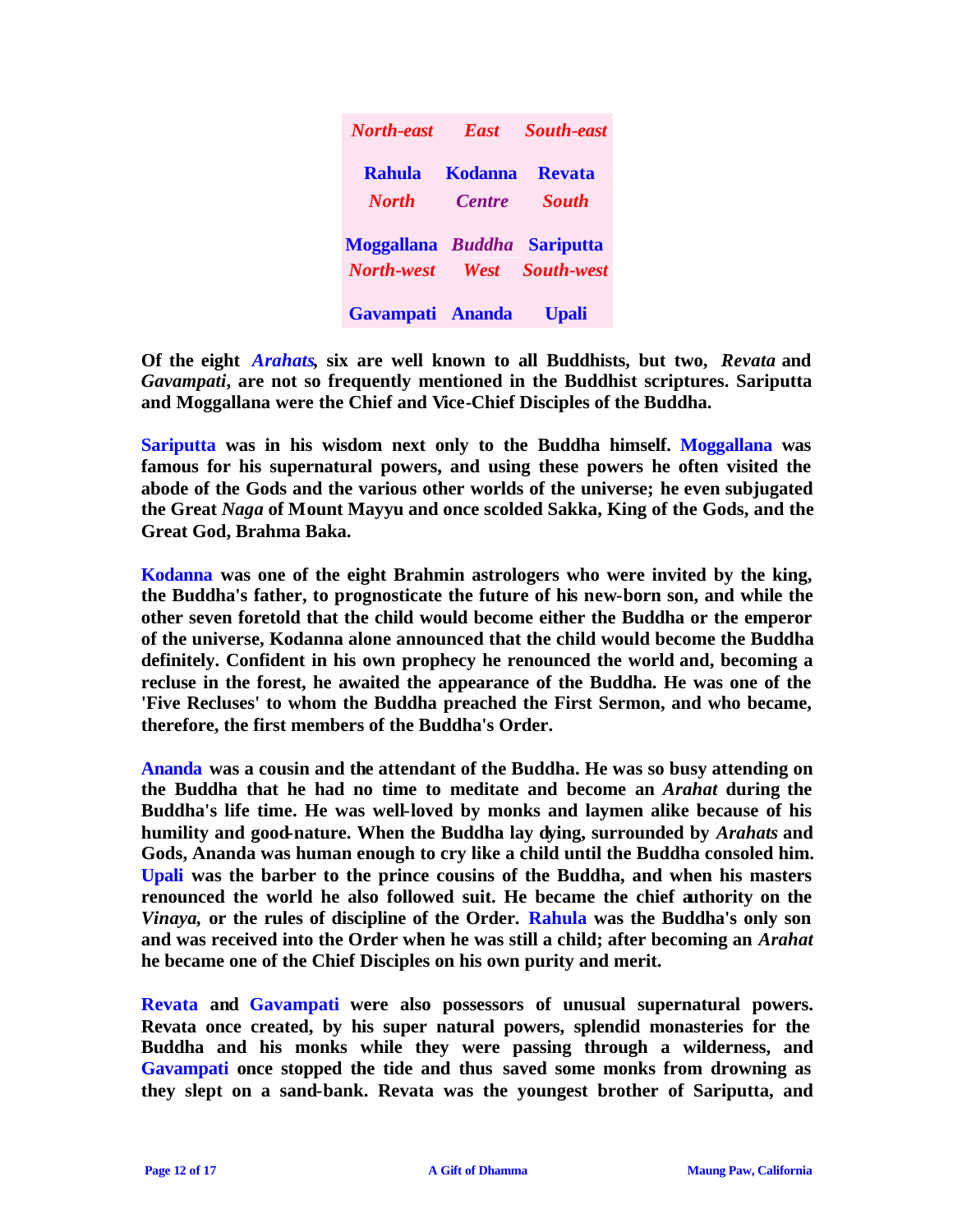**although he made his abode in the forest he used to come and visit the Buddha and Sariputta regularly. He was later declared by the Buddha to be the foremost of the forest-dwelling monks of his Order. As he foresaw that his end was approaching he went and visited the Buddha and Sariputta for the last time, and on his way back to the forest he was mistaken for a thief by some king's officials and arrested and taken to their master. Revata now announced that he was a monk and an** *Arahat,*  **and sitting cross-legged in the air he preached a sermon to the king. As he finished his sermon he died and flames rose out of his body and consumed it.**

**Gavampati was a god with a golden palace before he was born as Gavampati, but unlike other palaces which disappeared with the death of their gods, this palace did not disappear; Gavampati, in fact, used to spend much of his time in his old age in this palace among the gods, and he was there when he was invited to come and participate in the First Synod, held soon after the Buddha's death. He realized, however, that his own death was imminent and after making an offering to the Order of his begging-bowl and his robes, he died. According to purely Mon and Burmese tradition (i.e. not according to the general Buddhist tradition), Gavampati in a previous birth was a native of Lower Burma; he was hatched from an egg laid by a Naga-Princess after her union with an alchemist, but he died when he was only ten years of age; when he was later reborn as Gavampati and became an** *Arahat* **he remembered his previous life, and on his invitation the Buddha himself visited the kingdom of Thaton in Lower Burma. According to another local tradition Gavampati did not die at the time of the First Synod, and he even assisted in the foundation of the Pyu city of Prome.** *The special supernatural powers attributed to Revata and Gavampati impressed the early Burmese***.** *Revata was adopted as their patron saint by the magicians, alchemists, hermits, and monks who dwelt in the Burmese forest performing austerities, and Gavampati became the patron saint of the Mons and the Pyus.*

#### **3.2 The Worship of Five Great Gods**

**In the Burmese Phaya Ko Zu Ceremony, they include five Great Gods, namely:**  *Thurathati, Sandi, Paramay-thwa, Maha-Peinne, Peikthano or Gawra-manta***. All these goddesses and gods are Hindu in origin.** 

- **1.** *Thurathati* **is the Hindu goddess Saraswati, the consort of Brahma;**
- **2.** *Sandi* **is** *Chandi***, the consort of Siva;**
- **3.** *Paramay-thwa* **is** *Siva* **himself;**
- **4.** *Maha-Peinne* **is the Burmese name for Ganesh (Burmese Ganesh and the other Hindu gods are considered in detail in another article), the elephantheaded god;**
- **5.** *Peikthano* **is** *Vishnu***, or Gawra-manta or 'he with the horse' is the ninth (and future) incarnation of Vishnu.**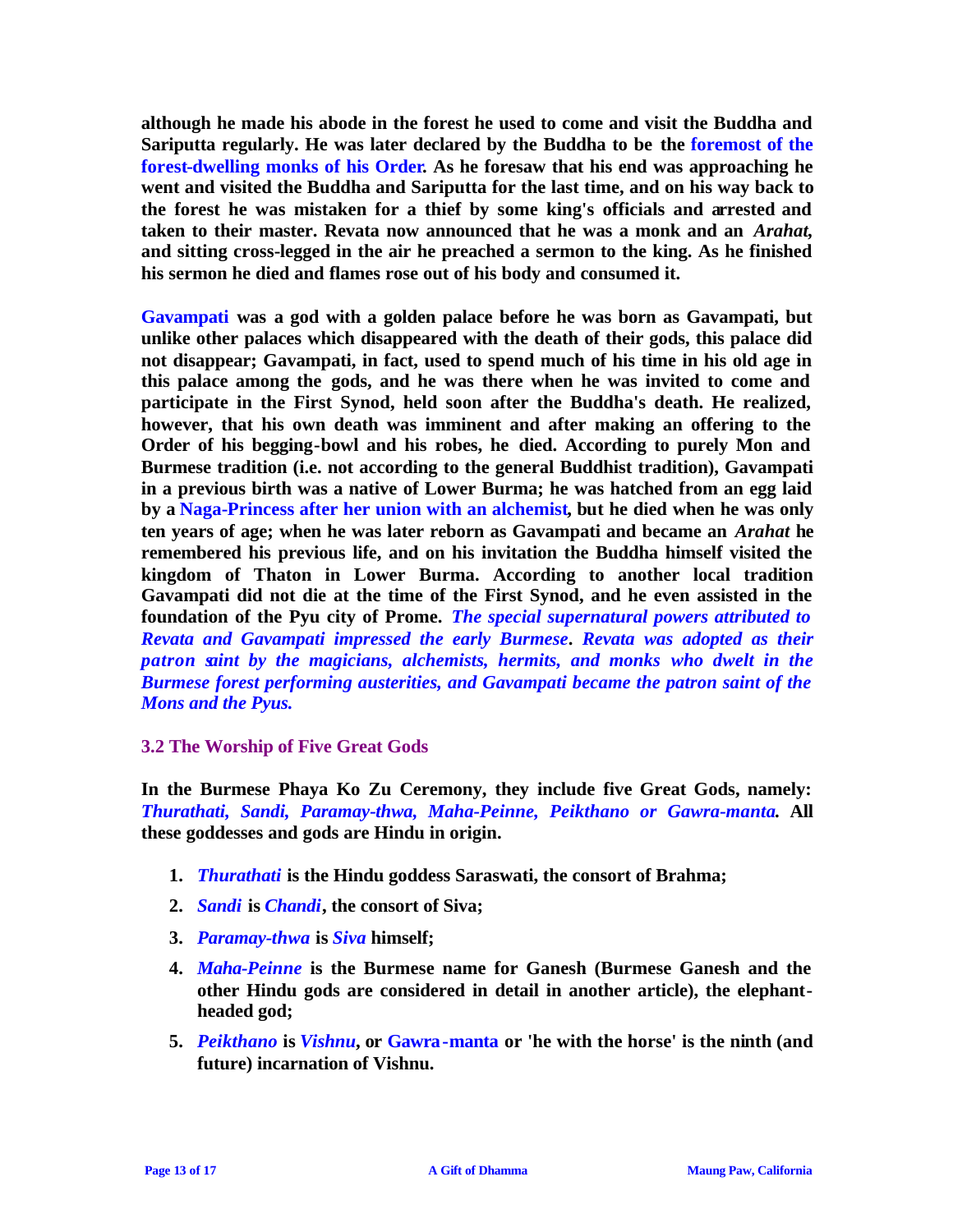**So the cult of worshipping to the patron saints generates many specialty cults as known in Hindu tradition of worship. Alchemy also came to Burma from India but Burmese alchemy became a religious cult. The Burmese alchemist did not merely seek the power to transmute base metals into gold; he also had the noble aim of evolving an eternally youthful body, which would be an answer to the perpetual human lament that beauty and youth must pass. The alchemy cults include – immortality through the use of mercury metal, iron, zinc, etcs.** 

### **3.3 Miracle Monk: Shin Itsa Gawna**

*Shin Itsa Gawna* **was said to be one of the most influential person in Bagan Kingdom. He is the monk who turned the population to riches by Alchemy (the study of prolongation of life and transmutation of base metals into gold).** 

**King of Bagan supported Shin Itsa Gawna until the king's treasure ran out with no satisfactory results. As the legends goes, the king accused the monk a lier, and punished him by taking out both of his eyes. Monk Gawna got upset and decided to abandon Alchemy. He threw away all his work into the toilet well and there things brightened up and exploded.** 

**He knew that was it! He made it. He finally made that** *Dutlone* **(a magic wand metal ball).**

**But both of his eyes were gone. He sent his men to a market to find any eye they can get from butchers. His men got a cow's eye and a goat's eye . The monk put them into his eye pits, rubbed with the** *Dutlone* **which he treated with Alchemy. He could see again!**

**Monk Gawna was happy. The king was happy. The country was happy.** 

**The legend continues that Shin Itsa Gawna announced to the city of Bagan to collect any pieces of metal into pots and pans in every front yard. He went around the city of Bagan to every home, turning all pieces of metal into gold! This is how Shin Itsa Gawna made everyone in Bagan rich.** 

**That's how the story goes. No one can confirm whether this was true or not. But we can see statues of Buddha with 1 small eye and 1 big eye, which are said to be made in memory of Shin Itsa Gawna, the miracle monk.**

**Across the Golden land, many householder practice alchemy and Samadha Bhavana to gain benefit for their mundane life. Monks also practice alchemy to attain Dutlone for the elixir of youth and immortality. Many aspire to become Bhodisatta, Phaya su pan min yauk kyar or live long enough to listen to the preaching of Metreyya Buddha. Buddhism in this Golden land has a mix of Buddha and deities.**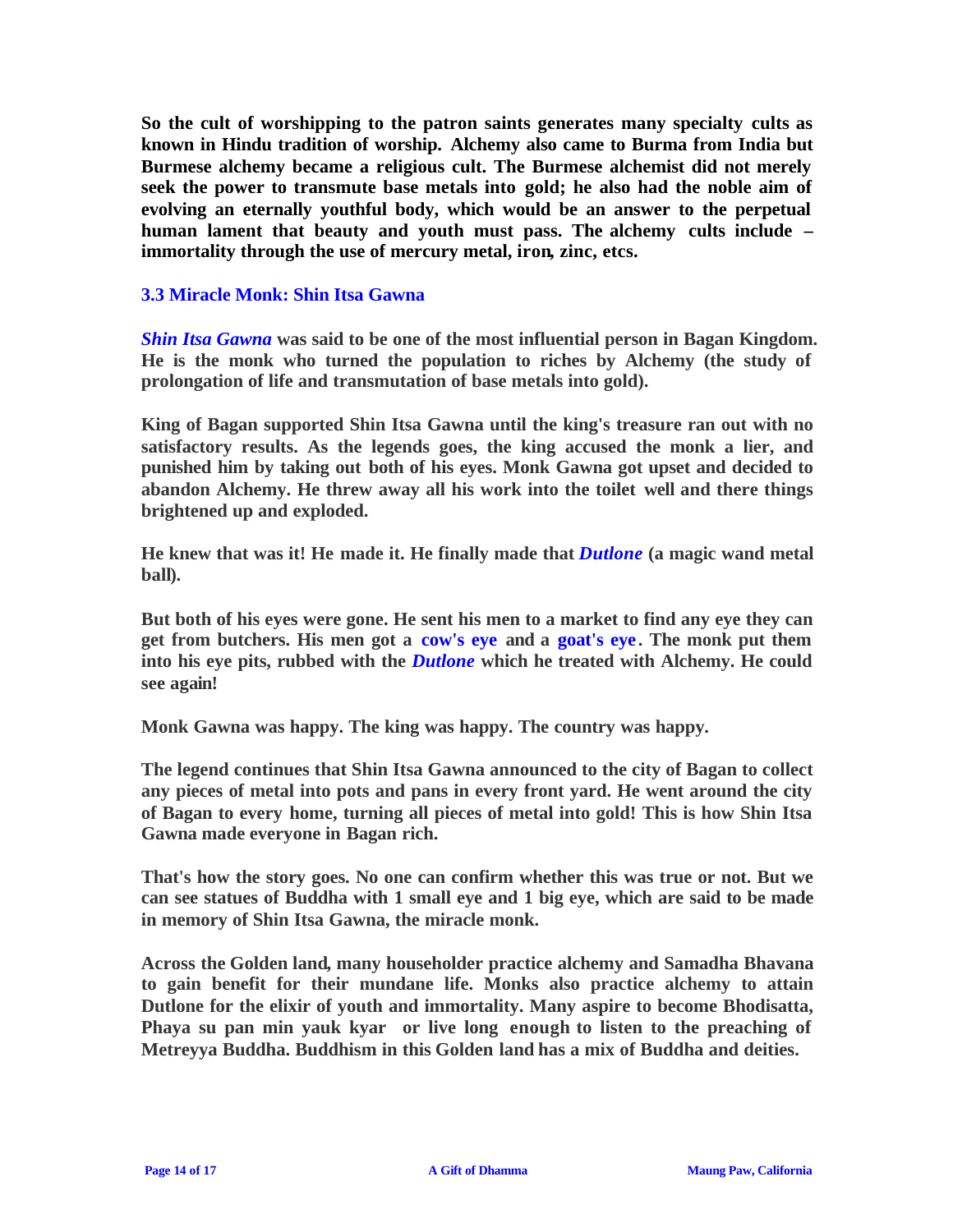# **The most popular immortals in recent time are: -**

**Bo Bo Aung**





# **Bo Min Gaung**

# **Yar Kyaw Sayadaw**



**Taung Dhan Tha Tha Nar Pyu Sayadaw** 

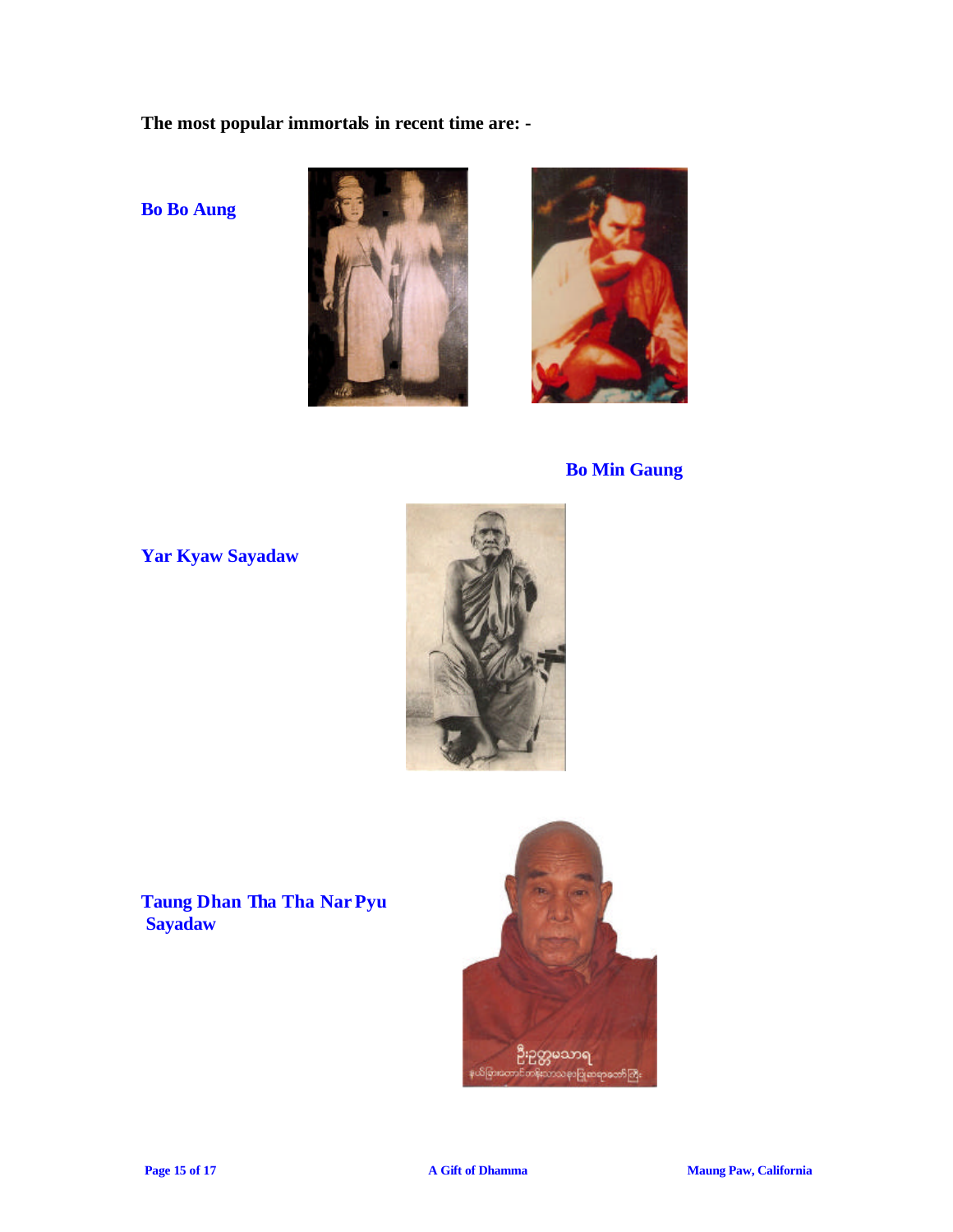**Many, who practice alchemy, pay their respect and revere the immortals so they can help them to gain the miracle power. Many hope to attain the miraculous philosopher stone called –** *Dat Lone* **– the ultimate elixir of Youth.**

**In Myanmar, both householders and Monks alike practice the Alchemy. One must be virtuous and maintain life-long five precepts, at the same time work on** *Samadhi* **(Concentration). With time, their virtuous life style will pay-off by gaining supernatural power of communion with** *Devas* **and** *immortals***. The celestial power is bestowed on the practitioner with the gift of clairvoyant, clairaudient, and Clair telepathy. That was the rational for worshipping the immortals.**

**Among the practitioners seeking celestial power, some attained the power to recollect many thousands existences and some do acquired the power the ability to speak in many dialects. Like Vipassana meditation, only the hard working practitioners could achieve the miraculous ability. There are many in Burma who have such power and some who truly possessed philosopher stone of some miraculous degree.**

#### **References:**

- **1. The Ari and Buddhism by Dr. Htin Aung**
- **2. The Nine Gods by Dr. Htin Aung**
- **3. YMBA Buddha Illustration**
- **4. Dhammapada Stories by Daw Mya Tin**
- **5. Anagatavamsa Desana Mula Kyan Sar Burmese Book**